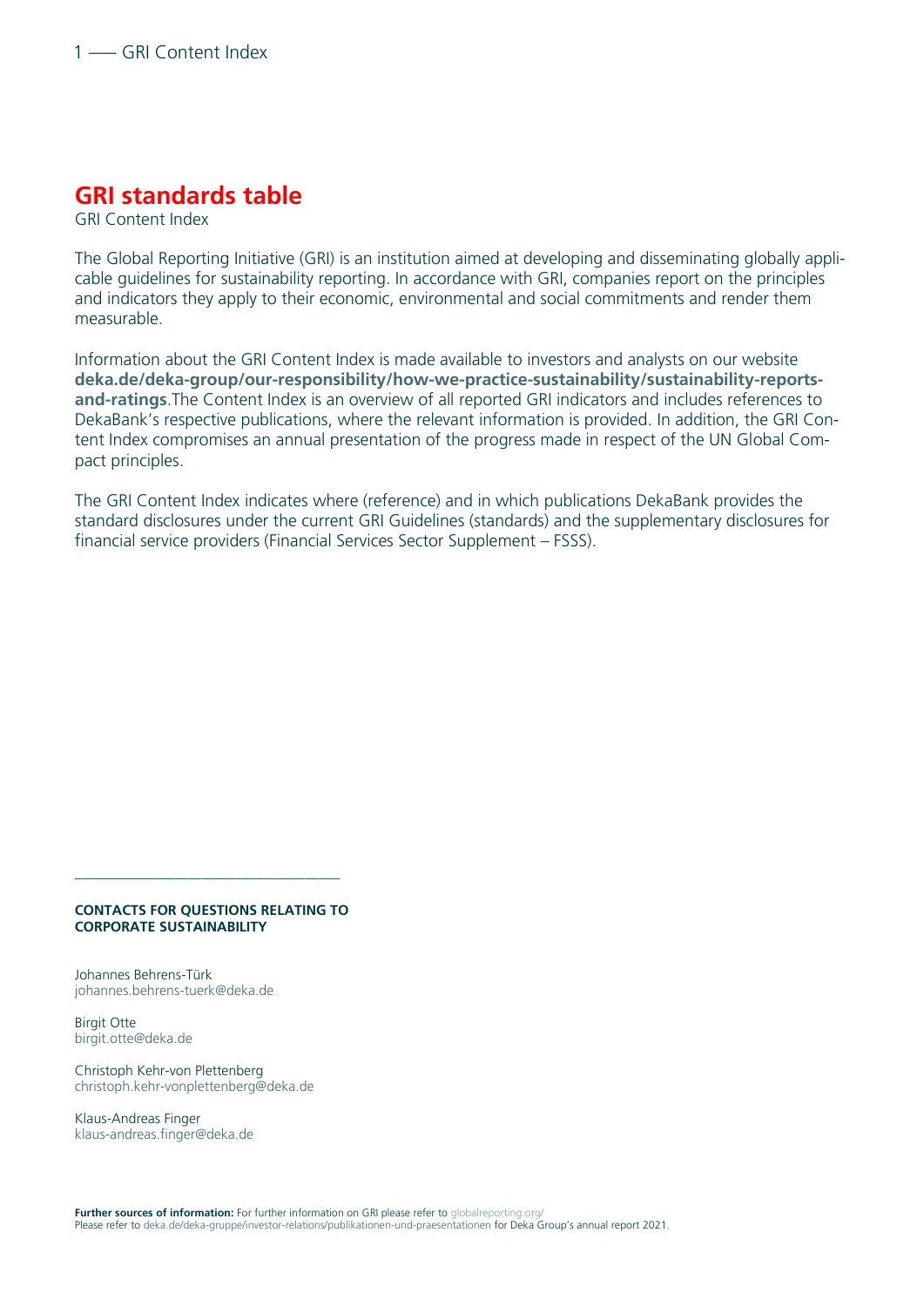| GRI<br><b>Standards</b> | <b>ASPECTS /</b><br><b>INDICATOR</b> | <b>PAGES SUSTAINABILITY REPORT</b><br>2021 (SR) /<br><b>ANNUAL REPORT 2021 (AR)</b> | GLOBAL-<br><b>COMPACT-</b><br><b>PRINCIPLE</b> |
|-------------------------|--------------------------------------|-------------------------------------------------------------------------------------|------------------------------------------------|
|                         | <b>GENERAL DISCLOSURES</b>           |                                                                                     |                                                |
|                         | <b>STRATEGY AND ANALYSIS</b>         |                                                                                     |                                                |

| $102 - 14$ | Statement from senior decision-maker                         | $SR p. 5 - 6$                                                                | $1 - 10$ |
|------------|--------------------------------------------------------------|------------------------------------------------------------------------------|----------|
| $102 - 15$ | Key impacts, risks, and opportunities                        | SR p. $5 - 6$ ; $8 - 18$ ; $66 - 67$ ; $72 - 73$<br>AR p. $4 - 5$ ; 53 - 109 |          |
|            | <b>ORGANIZATIONAL PROFILE</b>                                |                                                                              |          |
| $102 - 1$  | Name of the organization                                     | SR p. 6                                                                      |          |
| $102 - 2$  | Activities, brands, products, and services                   | $AR p. 13 - 29$                                                              |          |
| $102 - 3$  | Location of headquarters                                     | AR p. 259                                                                    |          |
| $102 - 4$  | Location of operations                                       | AR p. 13; 244 - 245; 259                                                     |          |
| $102 - 5$  | Ownership and legal form                                     | AR p. 13                                                                     |          |
| $102 - 6$  | Markets served                                               | AR p. 21 - 27; 30 - 36; 53 - 58; 9<br>$4 - 96: 121 - 127$                    |          |
| $102 - 7$  | Scale of the organization                                    | AR cover page; p. 111 - 113                                                  |          |
| $102 - 8$  | Information on employees and other workers                   | SR cover page; p. 43; 46; 49 - 52                                            | 6        |
| $102 - 9$  | Supply chain                                                 | $SR p. 19 - 20$                                                              | 5        |
| $102 - 10$ | Significant changes to the organization and its supply chain | AR cover page; p. 15; 26 - 28;<br>$49 - 51$                                  |          |
| $102 - 11$ | Precautionary principle or approach                          | $SR p. 63 - 66$                                                              |          |
| $102 - 12$ | <b>External initiatives</b>                                  | $SR p. 32 - 34$                                                              |          |
| $102 - 13$ | Membership of associations                                   | SR p. $32 - 34$ ; $36 - 37$                                                  |          |
|            |                                                              | no memberships in lobbying associa-<br>tions                                 |          |

|            | <b>STAKEHOLDER ENGAGEMENT</b>          |                                                                   |  |
|------------|----------------------------------------|-------------------------------------------------------------------|--|
| 102-40     | List of stakeholder groups             | $SR p. 12 - 15$                                                   |  |
| 102-41     | Collective bargaining agreements       | SR p. 56; 100 %                                                   |  |
| 102-42     | Identifying and selecting stakeholders | $SR p. 12 - 13$                                                   |  |
| 102-43     | Approach to stakeholder engagement     | $SR p. 14 - 15$                                                   |  |
| $102 - 44$ | Key topics and concerns raised         | SR p. $17 - 18$ ; $23 - 24$ ; $26 - 28$ ; 42;<br>59; 62; 72 $-76$ |  |

|            | <b>REPORTING PRACTICE</b>                                  |                                        |  |
|------------|------------------------------------------------------------|----------------------------------------|--|
| $102 - 45$ | Entities included in the consolidated financial statements | SR p. 77<br>AR p. 223 - 224; 227 - 229 |  |
| 102-46     | Defining report content and topic boundaries               | SR p. $12 - 15$ ; $77 - 78$            |  |
| $102 - 47$ | List of material topics                                    | $SR p. 14 - 15$                        |  |
| 102-48     | Restatements of information                                | SR p. 8; 77                            |  |
| 102-49     | Changes in reporting                                       | SR cover page; p. 12 - 15; 77 - 78     |  |
| 102-50     | Reporting period                                           | SR p. 79                               |  |
| $102 - 51$ | Date of most recent report                                 | 31.12.2020                             |  |
| 102-52     | Reporting cycle                                            | annually                               |  |
| 102-53     | Contact point for questions regarding the report           | SR p. 80                               |  |
| 102-54     | Claims of reporting in accordance with the GRI Standards   | SR p. 77                               |  |
| 102-55     | <b>GRI</b> content index                                   | published on the internet1             |  |
| 102-56     | External assurance                                         | SR p. 77 - 80                          |  |

## **GOVERNANCE**

102-18 Governance structure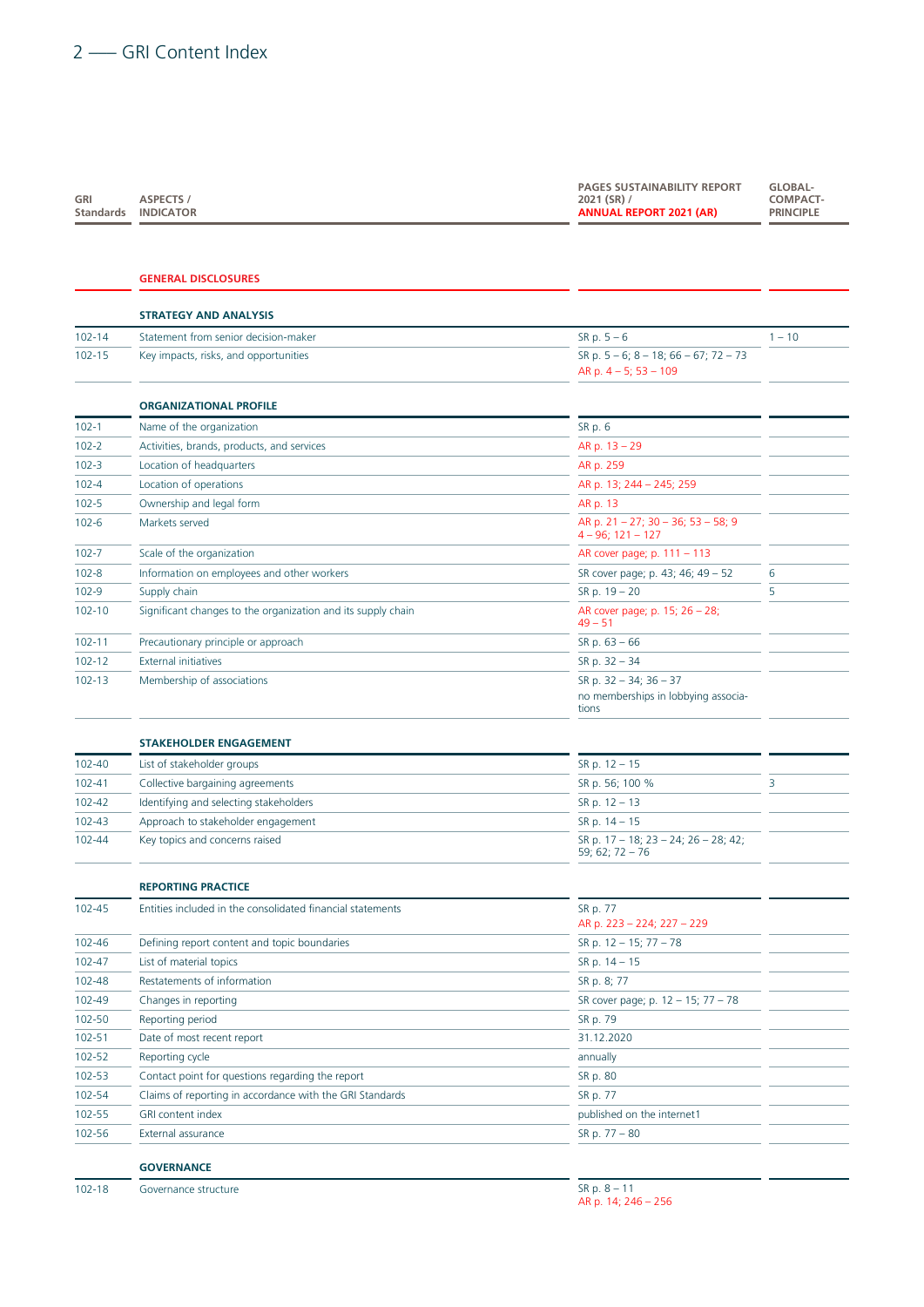| GRI<br><b>Standards</b> | <b>ASPECTS /</b><br><b>INDICATOR</b>                                                                  | <b>PAGES SUSTAINABILITY REPORT</b><br>2021 (SR) /<br><b>ANNUAL REPORT 2021 (AR)</b> | GLOBAL-<br>COMPACT-<br><b>PRINCIPLE</b> |
|-------------------------|-------------------------------------------------------------------------------------------------------|-------------------------------------------------------------------------------------|-----------------------------------------|
|                         |                                                                                                       |                                                                                     |                                         |
|                         | <b>ETHICS AND INTEGRITY</b>                                                                           |                                                                                     |                                         |
| $102 - 16$              | Values, principles, standards, and norms of behavior                                                  | $SR p. 63 - 66$                                                                     | 10                                      |
|                         | <b>SPECIFIC STANDARD DISCLOSURES</b>                                                                  |                                                                                     |                                         |
|                         | <b>CATEGORY ECONOMIC</b>                                                                              |                                                                                     |                                         |
|                         | <b>INDIRECT ECONOMIC IMPACTS</b>                                                                      |                                                                                     |                                         |
| 103                     | Management Approach                                                                                   | SR p. 25; 36 - 39                                                                   |                                         |
| $203-1$                 | Infrastructure investments and services supported                                                     | SR p. 36 - 39                                                                       |                                         |
| $203 - 2$               | Significant indirect economic impacts                                                                 | SR p. 36 - 39; 63                                                                   |                                         |
|                         | <b>TAXES</b>                                                                                          |                                                                                     |                                         |
| 103                     | Management Approach                                                                                   | $SR p. 63 - 66$                                                                     |                                         |
| $207-1$                 | Approach to tax                                                                                       | $SR p. 63 - 66$                                                                     |                                         |
| $207 - 2$               | Tax governance, control, and risk management                                                          | $SR p. 63 - 66$                                                                     |                                         |
| $207 - 3$               | Stakeholder engagement and management of concerns related to tax                                      | $SR p. 63 - 66$                                                                     |                                         |
| $207 - 4$               | Country-by-country reporting                                                                          | SR p. 66                                                                            |                                         |
|                         | <b>CATEGORY ENVIRONMENTAL</b>                                                                         |                                                                                     |                                         |
|                         | <b>MATERIALS, ENERGY, WATER AND EMISSIONS</b>                                                         |                                                                                     |                                         |
| 103                     | Management Approach                                                                                   | SR p. 19                                                                            | 7, 8, 9                                 |
| $301-1$                 | Materials used by weight or volume                                                                    | SR cover page; p. 22                                                                |                                         |
| $302-1$                 | Energy consumption within the organization                                                            | SR cover page; p. 20; 22                                                            | 7, 8                                    |
| $302 - 2$               | Energy consumption outside of the organization                                                        | SR p. $20 - 22$                                                                     | 8                                       |
| $302 - 3$               | Energy intensity                                                                                      | SR p. $20 - 22$                                                                     | 8                                       |
| $302 - 4$               | Reduction of energy consumption                                                                       | SR p. $20 - 22$                                                                     | 8, 9                                    |
| $302 - 5$               | Reductions in energy requirements of products and services                                            | SR p. $19 - 22$ ; $34 - 37$                                                         | 8, 9                                    |
| $303-1$                 | Interactions with water as a shared resource                                                          | SR cover page; p. 22                                                                |                                         |
| $305-1$                 | Direct GHG emissions (Scope 1)                                                                        | SR cover page; p. 22                                                                | 7, 8                                    |
| $305 - 2$               | Energy indirect GHG emissions (Scope 2)                                                               | SR cover page; p. 22                                                                | 7,8                                     |
| $305 - 3$               | Other indirect GHG emissions (Scope 3)                                                                | SR cover page; p. 22                                                                | 7,8                                     |
| $305 - 5$               | Reduction of GHG emissions                                                                            | SR cover page; p. $19 - 22$                                                         | 8, 9                                    |
|                         | <b>CATEGORY SOCIAL</b>                                                                                |                                                                                     |                                         |
|                         | <b>LABOUR PRACTICES AND DECENT WORK</b>                                                               |                                                                                     |                                         |
| 103                     | Management Approach                                                                                   | SR p. 41                                                                            |                                         |
| $401 - 1$               | New employee hires and employee turnover                                                              | SR p. 43                                                                            | 6                                       |
| $401 - 2$               | Benefits provided to full-time employees that are not provided to temporary or part-time<br>employees | SR p. 21; 50 - 53                                                                   |                                         |
| $401 - 3$               | Parental leave                                                                                        | $SR p. 52 - 53$                                                                     | 6                                       |
| $403-1$                 | Occupational health and safety management system                                                      | SR p. 53                                                                            |                                         |
| $403 - 2$               | Hazard identification, risk assessment, and incident investigation                                    | $SR p. 53 - 54$                                                                     |                                         |
| $403 - 3$               | Occupational health services                                                                          | $SR p. 53 - 55$                                                                     |                                         |
| 403-4                   | Worker participation, consultation, and communication on occupational health and safety               | SR p. 46 regularly via occupational<br>health and safety committee                  |                                         |
| 403-5                   | Worker training on occupational health and safety                                                     | SR p. 53                                                                            |                                         |
|                         |                                                                                                       |                                                                                     |                                         |

## 403-6 Promotion of worker health 403-7 Prevention and mitigation of occupational health and safety impacts directly linked by business relationships

| $SK p. 53 - 55$                    |  |
|------------------------------------|--|
| Not relevant to Deka Group's busi- |  |
| ness model                         |  |